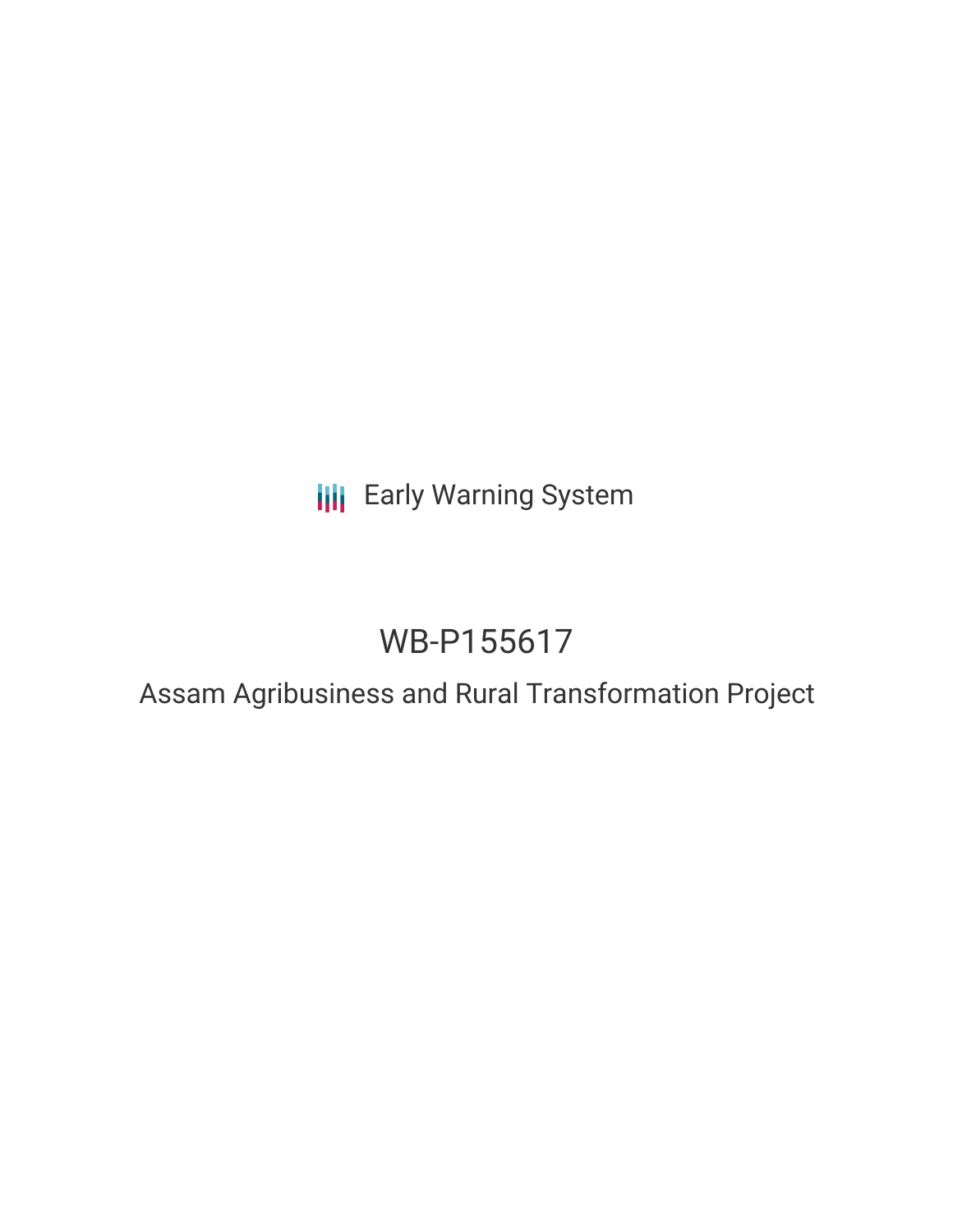

#### **Quick Facts**

| <b>Countries</b>              | India                    |
|-------------------------------|--------------------------|
| <b>Financial Institutions</b> | World Bank (WB)          |
| <b>Status</b>                 | Active                   |
| <b>Bank Risk Rating</b>       | B                        |
| <b>Voting Date</b>            | 2017-08-31               |
| <b>Borrower</b>               | Government of Inida      |
| <b>Sectors</b>                | Agriculture and Forestry |
| <b>Investment Type(s)</b>     | Loan                     |
| <b>Loan Amount (USD)</b>      | \$200.00 million         |
| <b>Project Cost (USD)</b>     | \$262.40 million         |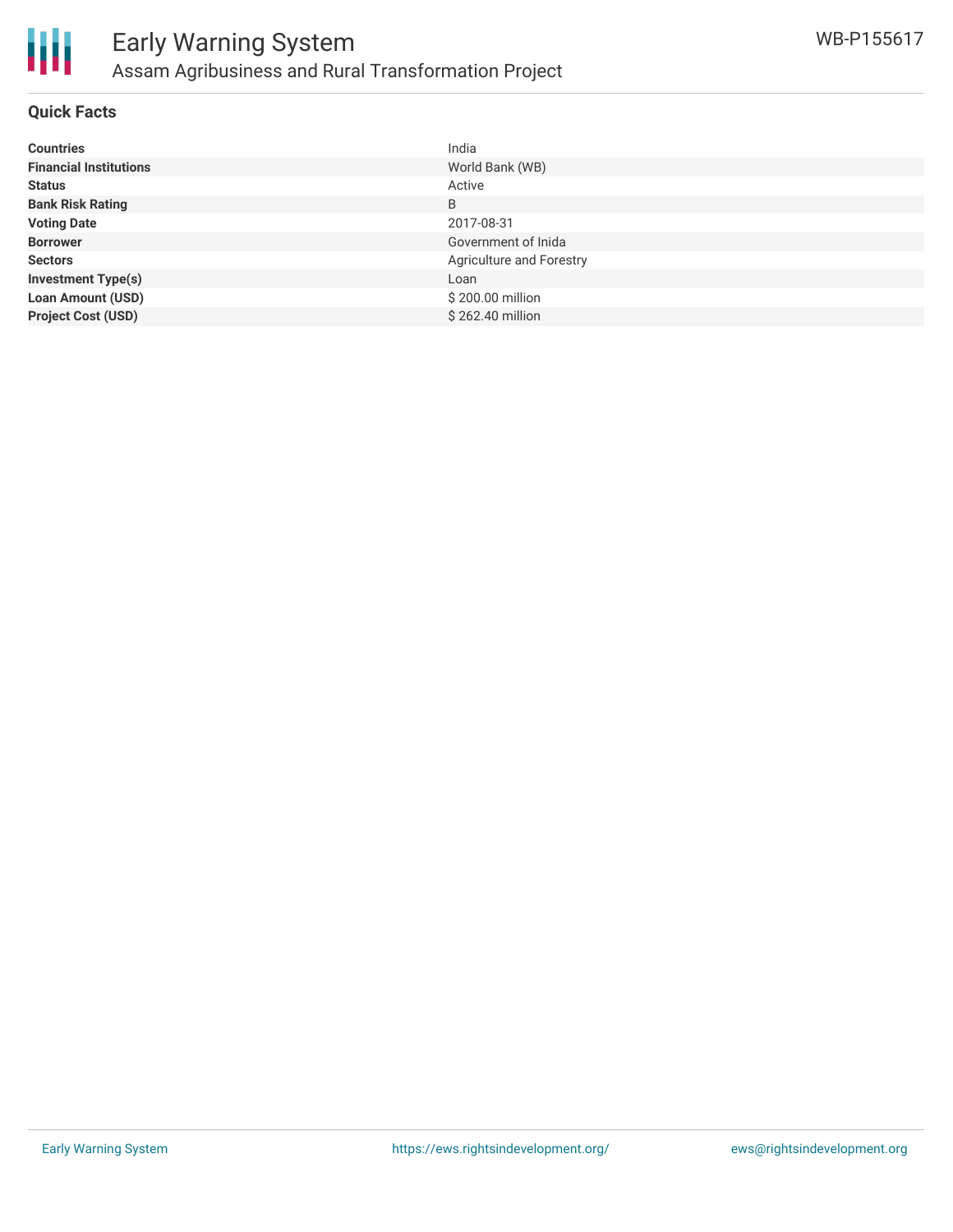

#### **Project Description**

The objective of the Assam Agribusiness and Rural Transformation Project for India is to 'add value and improve resilience of selected agriculture value chains, focusing on smallholder farmers and agro-entrepreneurs in targeted districts of Assam'.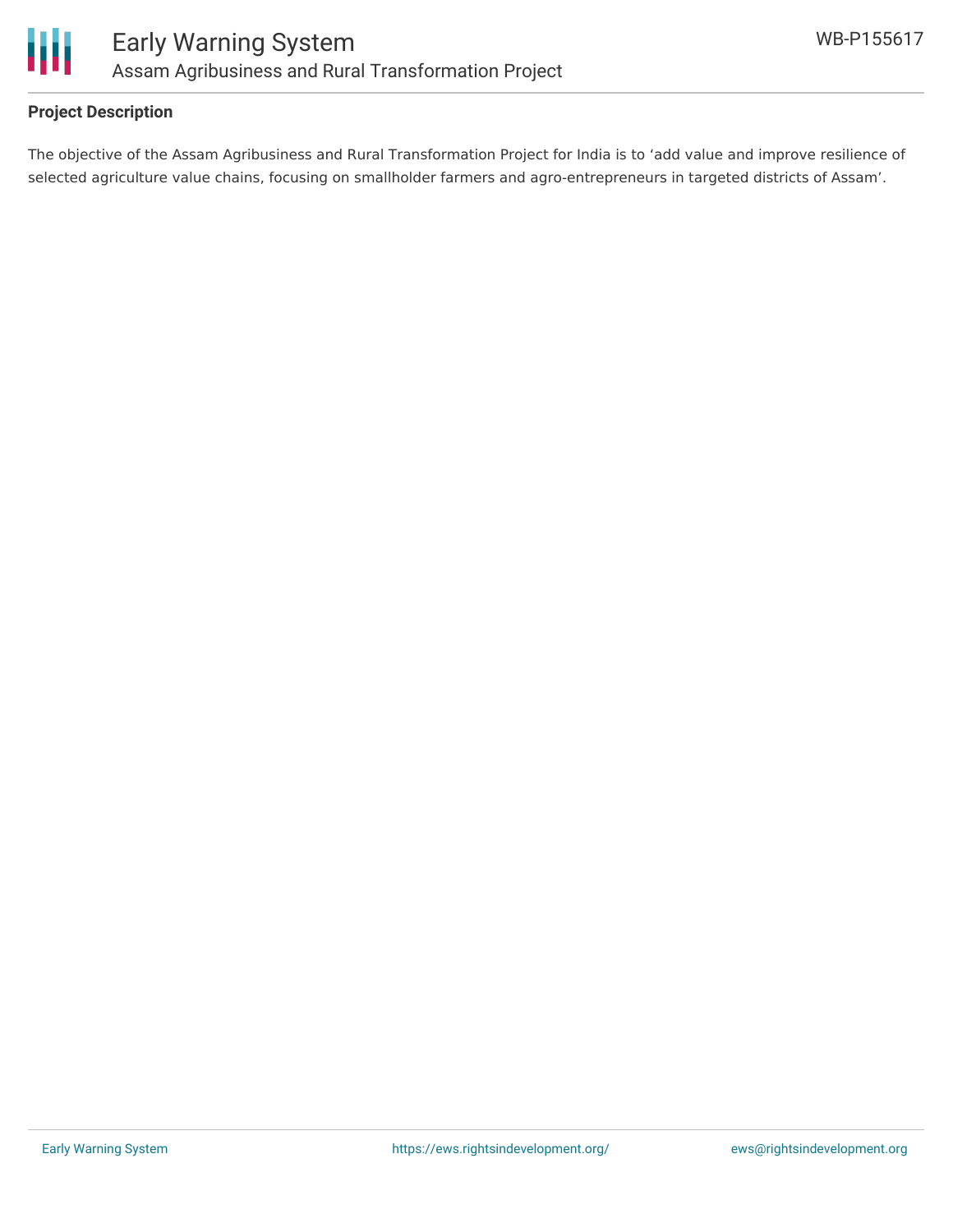

### Early Warning System Assam Agribusiness and Rural Transformation Project

#### **Investment Description**

World Bank (WB)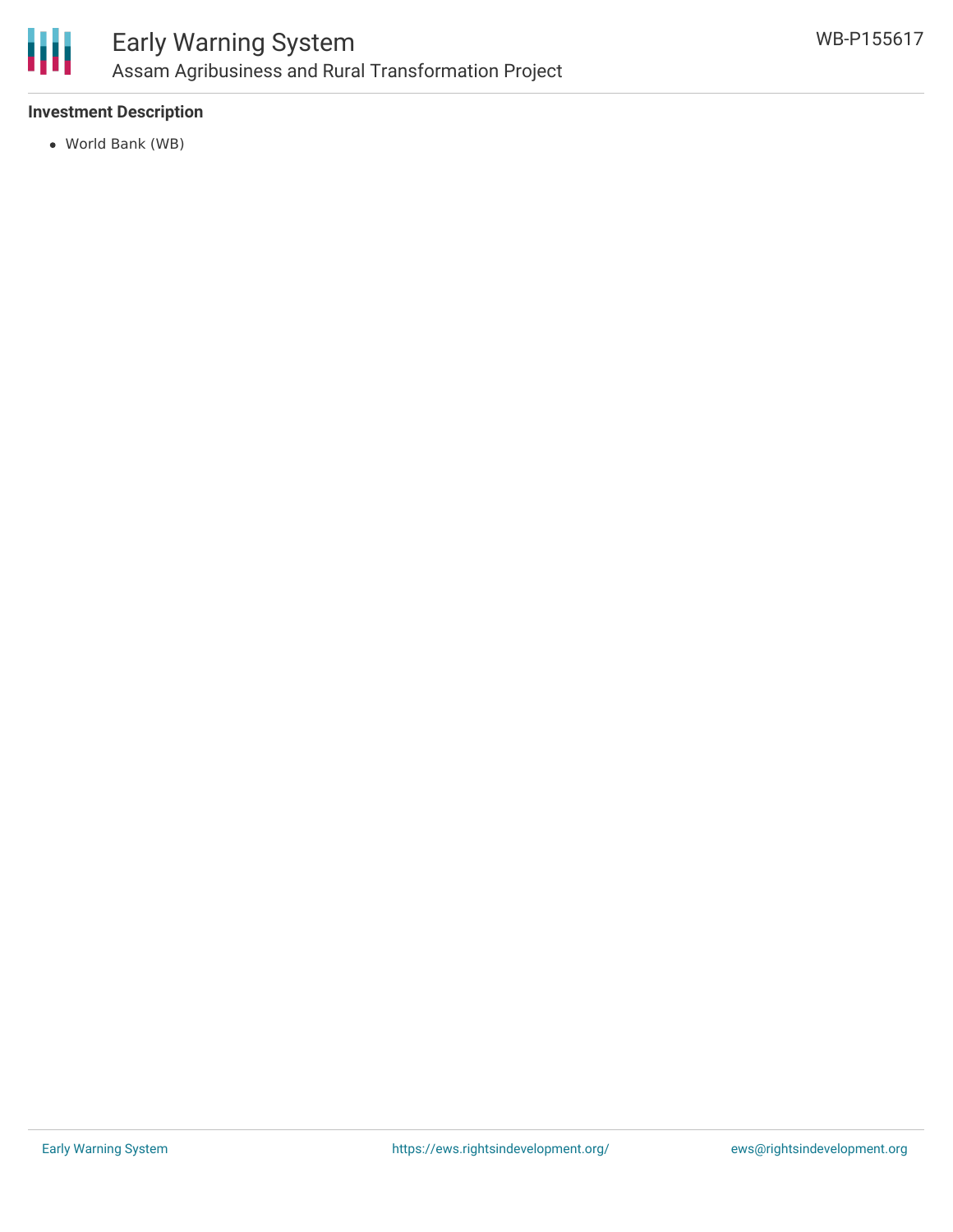

#### **Contact Information**

ACCOUNTABILITY MECHANISM OF WORLD BANK

The World Bank Inspection Panel is the independent complaint mechanism and fact-finding body for people who believe they are likely to be, or have been, adversely affected by a World Bank-financed project. If you submit a complaint to the Inspection Panel, they may investigate to assess whether the World Bank is following its own policies and procedures for preventing harm to people or the environment. You can contact the Inspection Panel or submit a complaint by emailing ipanel@worldbank.org. You can learn more about the Inspection Panel and how to file a complaint at: http://ewebapps.worldbank.org/apps/ip/Pages/Home.aspx.